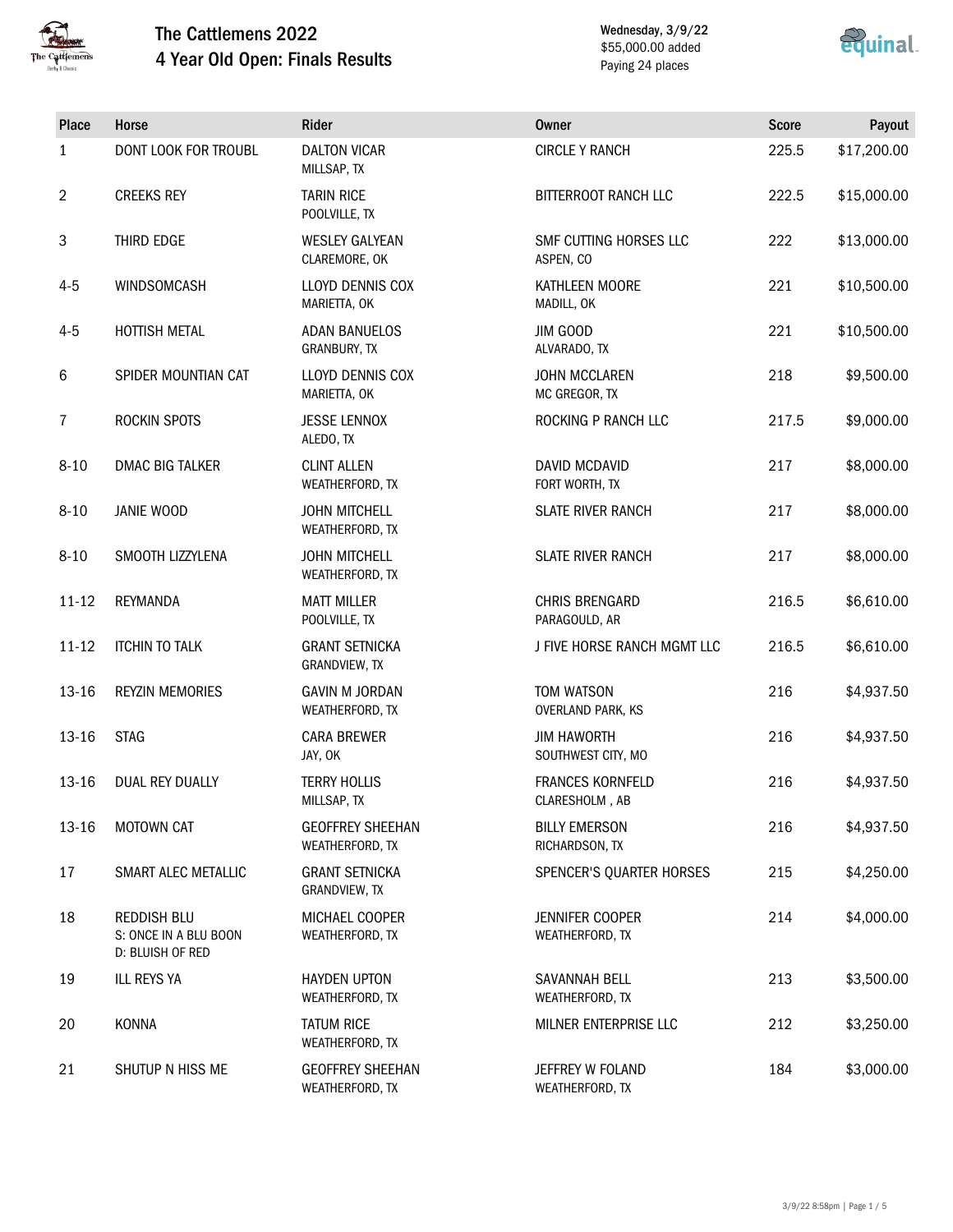

#### The Cattlemens 2022 4 Year Old Open: Finals Results

Wednesday, 3/9/22 \$55,000.00 added Paying 24 places



| <b>Place</b> | Horse                                                        | <b>Rider</b>                            | Owner                              | <b>Score</b> | Payout     |
|--------------|--------------------------------------------------------------|-----------------------------------------|------------------------------------|--------------|------------|
| 22           | OPUS SPECIAL<br>S: SMOOTH TALKIN STYLE<br>D: PEPTOS OPUS CAT | RUSS WESTFALL<br>GRANBURY, TX           | JAMES RUSH KARHAN<br>BLANCO, TX    | 180          | \$2,500.00 |
| 23-24        | <b>GIMMEE A BREAK</b>                                        | ARMANDO COSTA NETO<br>MINERAL WELLS, TX | FAZENDA BARRINHA CORPORATION       | 0            | \$2,125.00 |
| 23-24        | MY LITTLE DENVER                                             | CLAY JOHNSON<br>WEATHERFORD, TX         | <b>CURTIS WEEKS</b><br>COTULLA, TX | 0            | \$2,125.00 |

Total Payout \$166,420.00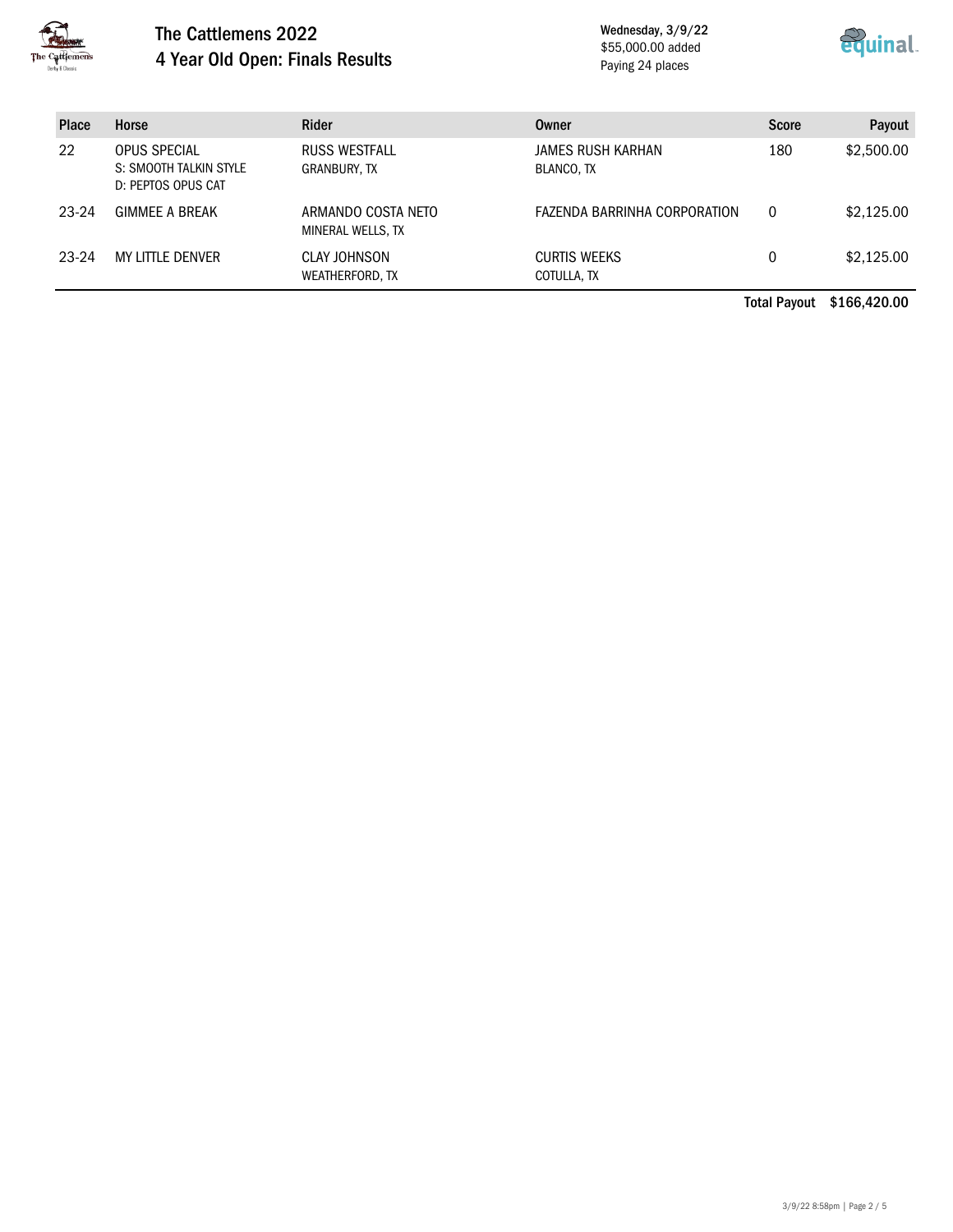

## The Cattlemens 2022 4 Year Old Open: Finals: Gelding Results

Wednesday, 3/9/22 Paying 7 places



| <b>Place</b>   | Horse                                                               | <b>Rider</b>                                | Owner                                     | <b>Score</b> | Payout     |
|----------------|---------------------------------------------------------------------|---------------------------------------------|-------------------------------------------|--------------|------------|
| 1              | <b>DONT LOOK FOR TROUBL</b>                                         | <b>DALTON VICAR</b><br>MILLSAP, TX          | <b>CIRCLE Y RANCH</b>                     | 225.5        | \$3,978.80 |
| $\overline{2}$ | <b>CREEKS REY</b>                                                   | <b>TARIN RICE</b><br>POOLVILLE, TX          | BITTERROOT RANCH LLC                      | 222.5        | \$3,268.30 |
| 3              | <b>DMAC BIG TALKER</b>                                              | <b>CLINT ALLEN</b><br>WEATHERFORD, TX       | DAVID MCDAVID<br>FORT WORTH, TX           | 217          | \$2,273.60 |
| 4              | <b>ITCHIN TO TALK</b>                                               | <b>GRANT SETNICKA</b><br>GRANDVIEW, TX      | J FIVE HORSE RANCH MGMT LLC               | 216.5        | \$1,705.20 |
| 5              | DUAL REY DUALLY                                                     | <b>TERRY HOLLIS</b><br>MILLSAP, TX          | <b>FRANCES KORNFELD</b><br>CLARESHOLM, AB | 216          | \$1,278.90 |
| 6              | <b>OPUS SPECIAL</b><br>S: SMOOTH TALKIN STYLE<br>D: PEPTOS OPUS CAT | <b>RUSS WESTFALL</b><br><b>GRANBURY, TX</b> | <b>JAMES RUSH KARHAN</b><br>BLANCO, TX    | 180          | \$994.70   |
|                | CAT SPRING                                                          | LLOYD DENNIS COX<br>MARIETTA, OK            | DOUG & WENDY IRVIN PARTNERSHIP            |              | \$710.50   |

Total Payout \$14,210.00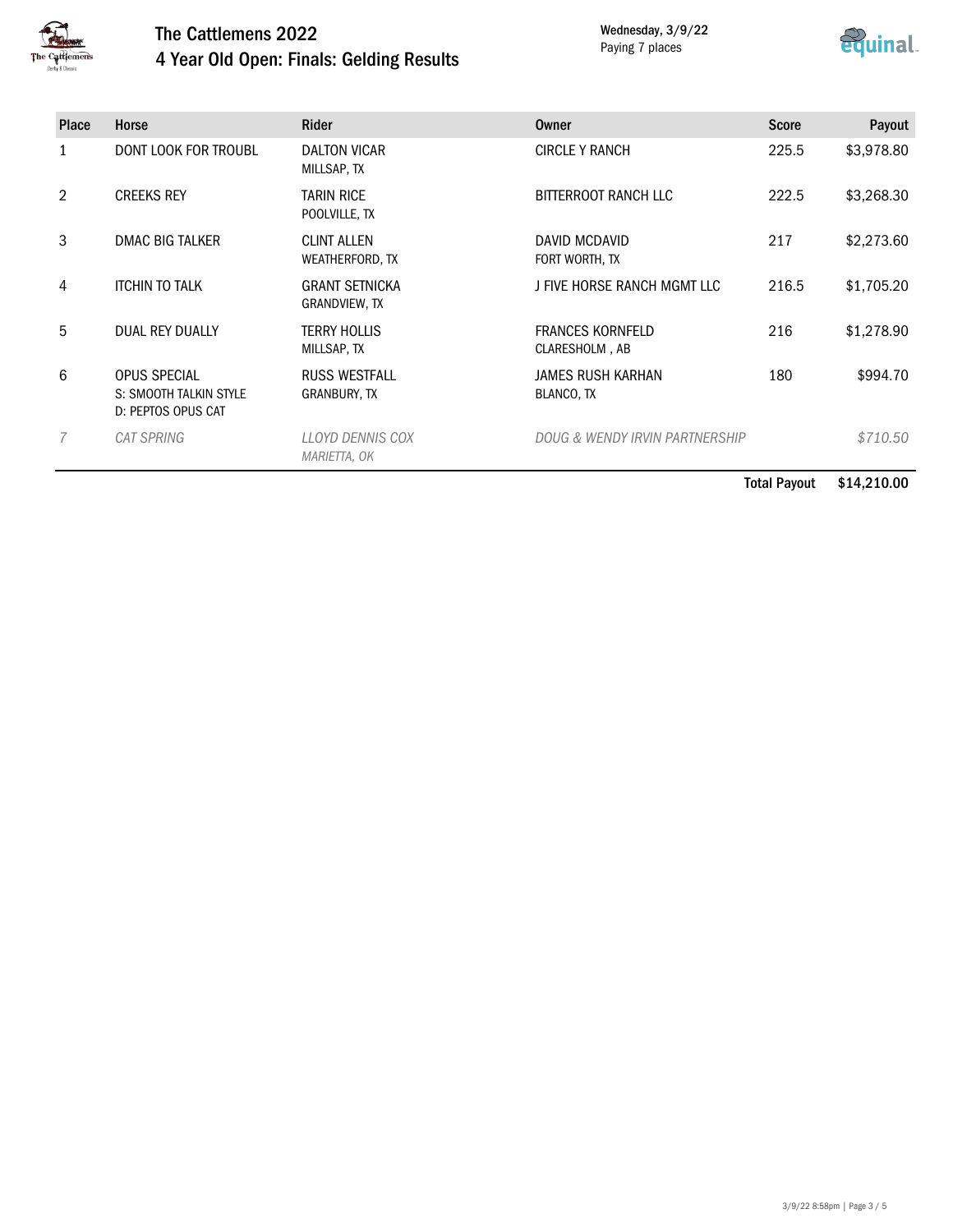

## The Cattlemens 2022 4 Year Old Open: Finals: \$25K Novice Results

Wednesday, 3/9/22 Paying 12 places



| Place        | Horse                                                           | <b>Rider</b>                               | Owner                                     | <b>Score</b> | Payout     |
|--------------|-----------------------------------------------------------------|--------------------------------------------|-------------------------------------------|--------------|------------|
| $\mathbf{1}$ | <b>CREEKS REY</b>                                               | <b>TARIN RICE</b><br>POOLVILLE, TX         | BITTERROOT RANCH LLC                      | 222.5        | \$6,860.00 |
| 2            | SPIDER MOUNTIAN CAT                                             | LLOYD DENNIS COX<br>MARIETTA, OK           | <b>JOHN MCCLAREN</b><br>MC GREGOR, TX     | 218          | \$5,488.00 |
| 3            | ROCKIN SPOTS                                                    | <b>JESSE LENNOX</b><br>ALEDO, TX           | ROCKING P RANCH LLC                       | 217.5        | \$4,459.00 |
| $4 - 5$      | SMOOTH LIZZYLENA                                                | <b>JOHN MITCHELL</b><br>WEATHERFORD, TX    | <b>SLATE RIVER RANCH</b>                  | 217          | \$3,258.50 |
| $4 - 5$      | <b>DMAC BIG TALKER</b>                                          | <b>CLINT ALLEN</b><br>WEATHERFORD, TX      | <b>DAVID MCDAVID</b><br>FORT WORTH, TX    | 217          | \$3,258.50 |
| $6 - 7$      | <b>REYMANDA</b>                                                 | <b>MATT MILLER</b><br>POOLVILLE, TX        | <b>CHRIS BRENGARD</b><br>PARAGOULD, AR    | 216.5        | \$2,229.50 |
| $6 - 7$      | <b>ITCHIN TO TALK</b>                                           | <b>GRANT SETNICKA</b><br>GRANDVIEW, TX     | J FIVE HORSE RANCH MGMT LLC               | 216.5        | \$2,229.50 |
| $8-9$        | <b>MOTOWN CAT</b>                                               | <b>GEOFFREY SHEEHAN</b><br>WEATHERFORD, TX | <b>BILLY EMERSON</b><br>RICHARDSON, TX    | 216          | \$1,543.50 |
| $8-9$        | DUAL REY DUALLY                                                 | <b>TERRY HOLLIS</b><br>MILLSAP, TX         | <b>FRANCES KORNFELD</b><br>CLARESHOLM, AB | 216          | \$1,543.50 |
| 10           | SMART ALEC METALLIC                                             | <b>GRANT SETNICKA</b><br>GRANDVIEW, TX     | SPENCER'S QUARTER HORSES                  | 215          | \$1,372.00 |
| 11           | <b>REDDISH BLU</b><br>S: ONCE IN A BLU BOON<br>D: BLUISH OF RED | MICHAEL COOPER<br>WEATHERFORD, TX          | <b>JENNIFER COOPER</b><br>WEATHERFORD, TX | 214          | \$1,029.00 |
| 12           | <b>KONNA</b>                                                    | <b>TATUM RICE</b><br>WEATHERFORD, TX       | MILNER ENTERPRISE LLC                     | 212          | \$1,029.00 |
| 13           | <b>MY LITTLE DENVER</b>                                         | <b>CLAY JOHNSON</b><br>WEATHERFORD, TX     | <b>CURTIS WEEKS</b><br>COTULLA, TX        | 0            | \$0.00     |

Total Payout \$34,300.00